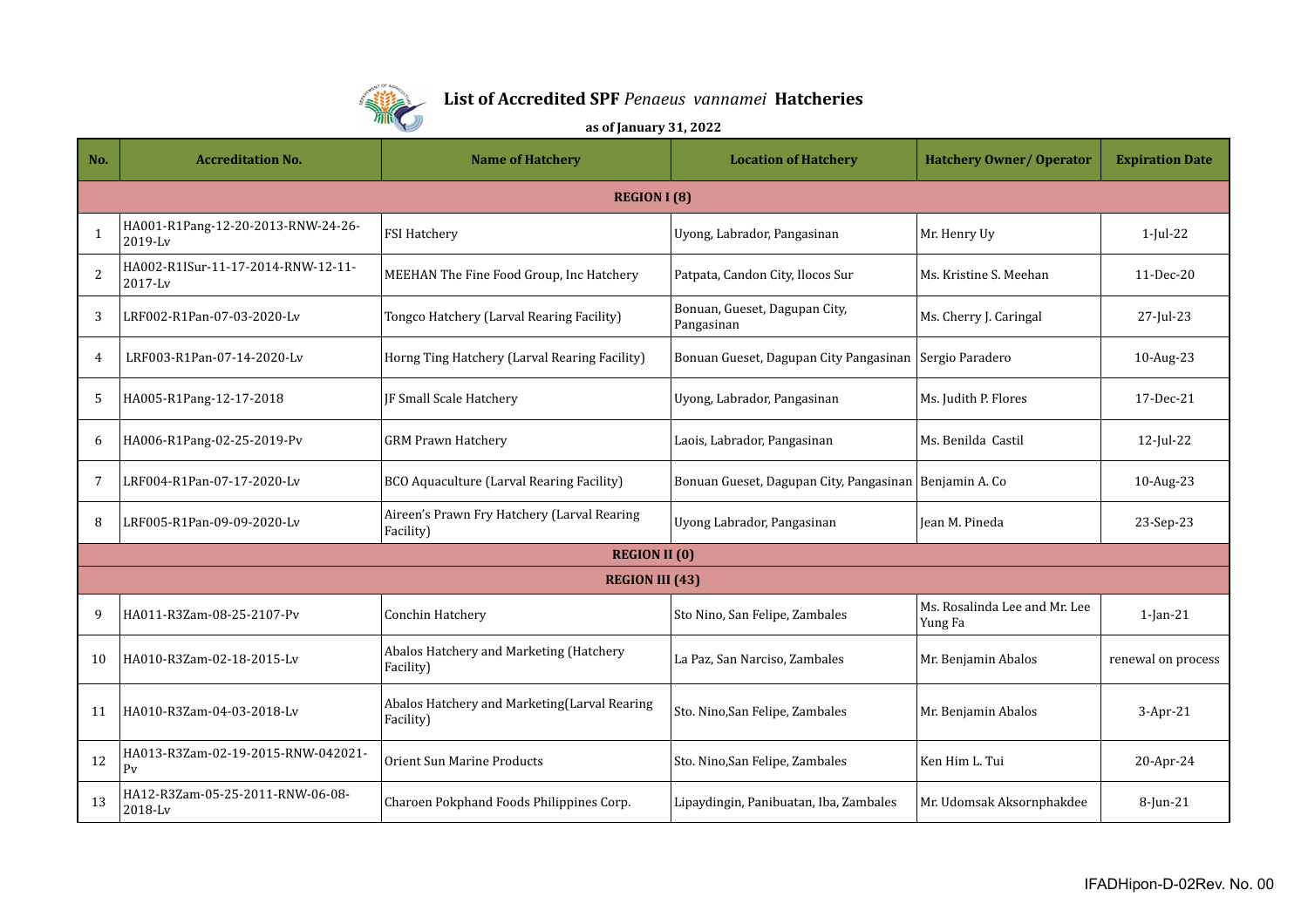| 14                     | HA001-R3-Zam-12-16-2013-Lv         | Chin-Chin Hatchery                                   | Sto Nino, San Felipe, Zambales                     | Ms. Ronabel Acenas                | renewal on process |  |
|------------------------|------------------------------------|------------------------------------------------------|----------------------------------------------------|-----------------------------------|--------------------|--|
| 15                     | HA0014-R3-Zam-12-15-2015-Lv        | LLT Vannamei Hatchery Corporation                    | Brgy. San Agustin, Iba, Zambales                   | Lan Bin                           | renewal on process |  |
| 16                     | HA015-R3Zam-06-04-2018-RNW-92921Pv | CVN Santa Monica Prawn Hatchery                      | Sto. Nino, San Felipe, Zambales                    | <b>Jerome Marck Lacson</b>        | 29-Sep-24          |  |
| 17                     | HA016-R3Bat-01-15-2019-Pv          | Mikolong Aquaventure Inc.                            | Villa Carmen, Brgy. Mt. View, Mariveles,<br>Bataan | Juancho Van Lavilla               | $15$ -Jan-22       |  |
| 18                     | HA018-R3Zam-02-06-2019-Pv          | Chin-chin Hatchery - Larval Rearing Facility         | Sto. Nino, San Felipe, Zambales                    | Ronabel Acenas                    | 6-Feb-22           |  |
| 19                     | HA023-R3Zam-03-05-2019-Pv          | <b>ABALOS AQUAFARM</b>                               | La Paz, San Narciso, Zambales                      | Ronnie Capapas/ Ching Kou<br>Long | 3-May-22           |  |
| 20                     | HA027-R3Zam-03-05-2019-Pv          | Tang Ken Prawn Hatchery                              | Sto. Nino, San Felipe, Zambales                    | Nenette Caragdag                  | renewal on process |  |
| 21                     | HA028-R3Zam-03-05-2019-Pv          | <b>VNP</b> hatchery                                  | Sindol, San Felipe, Zambales                       | Victor N. Porciuncula             | 5-Mar-22           |  |
| 22                     | HA029-R3Bat-04-20-2021-Pv          | <b>VNP</b> hatchery                                  | sitio bagbag, Cabalen, Mariveles, Bataan           | Victor N. Porciuncula             | 20-Apr-24          |  |
| 23                     | HA030-R3Zam-05-05-2021-Pv          | <b>JSL AQUA FARM 1</b>                               | Sto. Nino, San Felipe, Zambales                    | Jessamae Lan                      | 5-May-24           |  |
| 24                     | HA031-R3Zam-05-05-2021-Pv          | <b>JSL AQUA FARM 1</b>                               | Sto. Nino, San Felipe, Zambales                    | Jessamae Lan                      | 5-May-24           |  |
| 25                     | HA032-R3Zam-05-05-2021-Pv          | Lucra Fortis Aquafarm Corp.                          | Brgy. Gareta, Palauig, Zambales                    | Chia Hsiang Lu                    | 5-May-24           |  |
| 26                     | HA033-R3-Zam-07-15-2021            | <b>GOLDEN OCEAN LARVAL REARING FACILITY</b>          | Sto. Nino, San Felipe, Zambales                    | Goldwin L. Castillo               | $15$ -Jul-24       |  |
| 27                     | HA034-R3Zam-08-13-2021-Pv          | EZ Farm Hatchery (larval rearing)                    | Sapang Bato, Mabanglit, Zambales                   | Erwin Villadoz                    | 13-Aug-24          |  |
| 28                     | HA035-R3Zam-09-29-2021-Pv          | A.B Panganiban Aqua Prawn Culture                    | Sto. Nino,San Felipe, Zambales                     | Alber Panganiban                  | 29-Sep-24          |  |
| <b>REGION IV A (3)</b> |                                    |                                                      |                                                    |                                   |                    |  |
| 29                     | HA01-R4ABAT-08-23-2018Pv           | AJS Hatchery (Larval Rearing Facility)               | Brgy. Salong, Calaca, Batangas                     | Mr. Augustus L. Campos            | 23-Aug-21          |  |
| 30                     | HA02-R4AQUE-05-14-2018Pv           | Odong Vannamei Hatchery (Larval Rearing<br>Facility) | Rizal, Tagkawayan, Qezon                           | Ronaldo N. Bacago                 | 14-May-21          |  |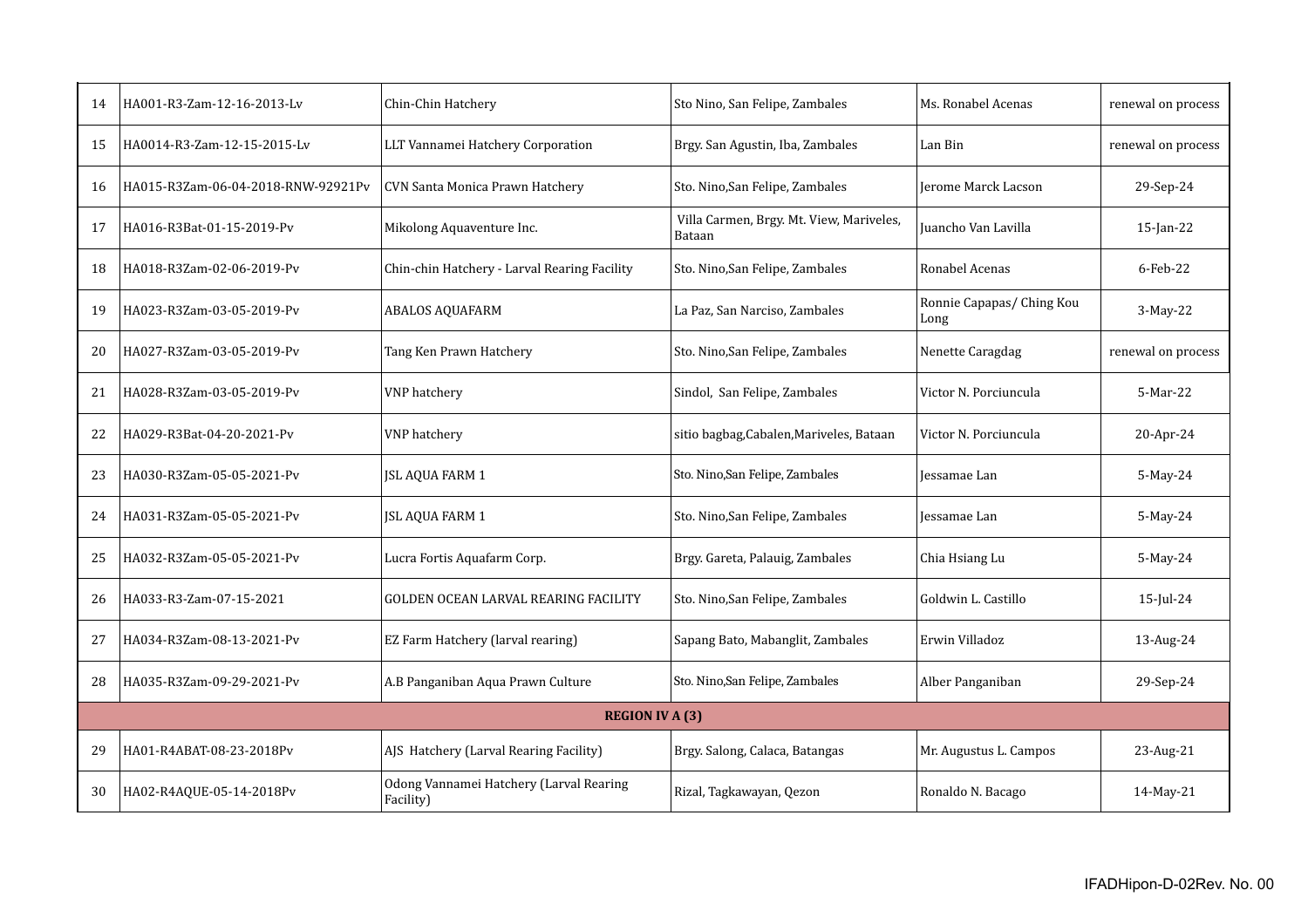| 31                     | HA12-R4A-BAT-12-22-2020Pv                                                            | Oversea Feeds Corporation Warehouse (Larval<br>Rearing Facility) | Matabungkay, Lian, Batangas                             | Christopher G. Co                       | 22-Dec-23          |  |  |
|------------------------|--------------------------------------------------------------------------------------|------------------------------------------------------------------|---------------------------------------------------------|-----------------------------------------|--------------------|--|--|
|                        | <b>REGION IVB (0)</b>                                                                |                                                                  |                                                         |                                         |                    |  |  |
| <b>REGION V (0)</b>    |                                                                                      |                                                                  |                                                         |                                         |                    |  |  |
| <b>REGION VI</b> (2)   |                                                                                      |                                                                  |                                                         |                                         |                    |  |  |
| 32                     | HA-005-R6ILO-08-01-2017-Pv                                                           | Fishta Seafoods, Inc                                             | Buyuan Sur, Tigbauan, Iloilo                            | Santeh Feeds Corp/Lovela T.<br>Latayada | renewal on process |  |  |
| 33                     | HA-006-R6ILO-08-29-2017-Pv                                                           | Hocpo Feeds Corp.                                                | Baras, Guimbal, Iloilo                                  | Ma. Corazon A. Magnabua                 | renewal on process |  |  |
| <b>REGION VII (11)</b> |                                                                                      |                                                                  |                                                         |                                         |                    |  |  |
| 34                     | HA18-R7NOR-02-11-2013RNW04-12-<br>2016RNW05-16-2019                                  | Charoen Pokphand Foods Philippines<br>Corporation                | San Miguel, Bacong, Negros Oriental                     | Mr. Udomsak Aksornphakdee               | 16-May-22          |  |  |
| 35                     | HA019-R7BOH-02-21-2013RNW062816-<br>RNW07052019                                      | Marcela's Frontier Resources, Inc.                               | Lomanoy, Lila, Bohol                                    | Mr. Marlito Uy<br>Mr. Nelson Solitario  | $5$ -Jul-22        |  |  |
| 36                     | HA20-R7Ceb-07-03-2013RNW071216-<br>RNW09-04-2019                                     | <b>Aquatic Ranch Development Corporation</b>                     | Punta Engano, Mactan, Cebu                              | Mr. Santiago Tanchan III                | 4-Sep-22           |  |  |
| 37                     | HA017-R7CEB-09-19-2012RNW060116-<br>RNW09192019                                      | Global Gen Hatchery                                              | Sitio Jansen, Punta Engano, Lapulapu City,<br>Cebu      | Mr. Carlito Pagobo                      | 19-Sep-22          |  |  |
| 38                     | HA14R7Cebu-11-2010-RNW10-24-2013-<br>RNW11-11-2016                                   | Vannamei Hatchery Inc. (VHI)                                     | 27 Brgy. Magay, Compostela, Cebu                        | Mr. Peter Yap<br>Mr. Lucio Ong          | renewal on process |  |  |
| 39                     | HA004R7CEB-01-02-2008RNW01-2011-<br>RNW02-17-2014RNW05-23-2017-RNW02-<br>27-2020     | Overseas Feeds Corporation Hatchery                              | Bacay, Brgy. Tulay, Minganilla, Cebu                    | Mr. Carlos G. Go                        | 27-Feb-23          |  |  |
| 40                     | HA002-R7CEB06-19-2007 RNW8-2010-<br>RNW09-10-2013RNW090916-02-1317-<br>RNW02-07-2020 | Dobe Export International                                        | F. Burgos St., Poblacion, Talisay, Cebu                 | Engr. Ramon Alegre                      | 7-Feb-23           |  |  |
| 41                     | HA003aR7B0HI-06-19-2007 RNW8-2010-<br>RNW09-10-2013 - RNW02-18-2020                  | Dobe Export International (Larval Rearing<br>Facility)           | Brgy. Lintuan, Loon, Bohol (B1)                         | Engr. Ramon Alegre                      | 18-Feb-23          |  |  |
| 42                     | HA003bR7BOHII-06-19-2007 RNWb-2010-<br>RNW09-10-2013 - RNW02-19-2020                 | Dobe Export International (Larval Rearing<br>Facility)           | Brgy. Sundol, Loon, Bohol (BII)                         | Engr. Ramon Alegre                      | 19-Feb-23          |  |  |
| 43                     | HC003cR7NOR-5-19-2016RNW05-15-2019                                                   | Dobe Export International (Larval Rearing<br>Facility)           | Brgy. Macapso, Vallehermoso, (BIII),<br>Negros Oriental | Engr. Ramon Alegre                      | 15-May-22          |  |  |
| 44                     | HA23-R7CEB-06-13-2019                                                                | Aquatic Phoenix Asturias Corporation                             | El Pardo, Boljoon, Cebu                                 | Santiago Tanchan III                    | $13$ -Jun-22       |  |  |